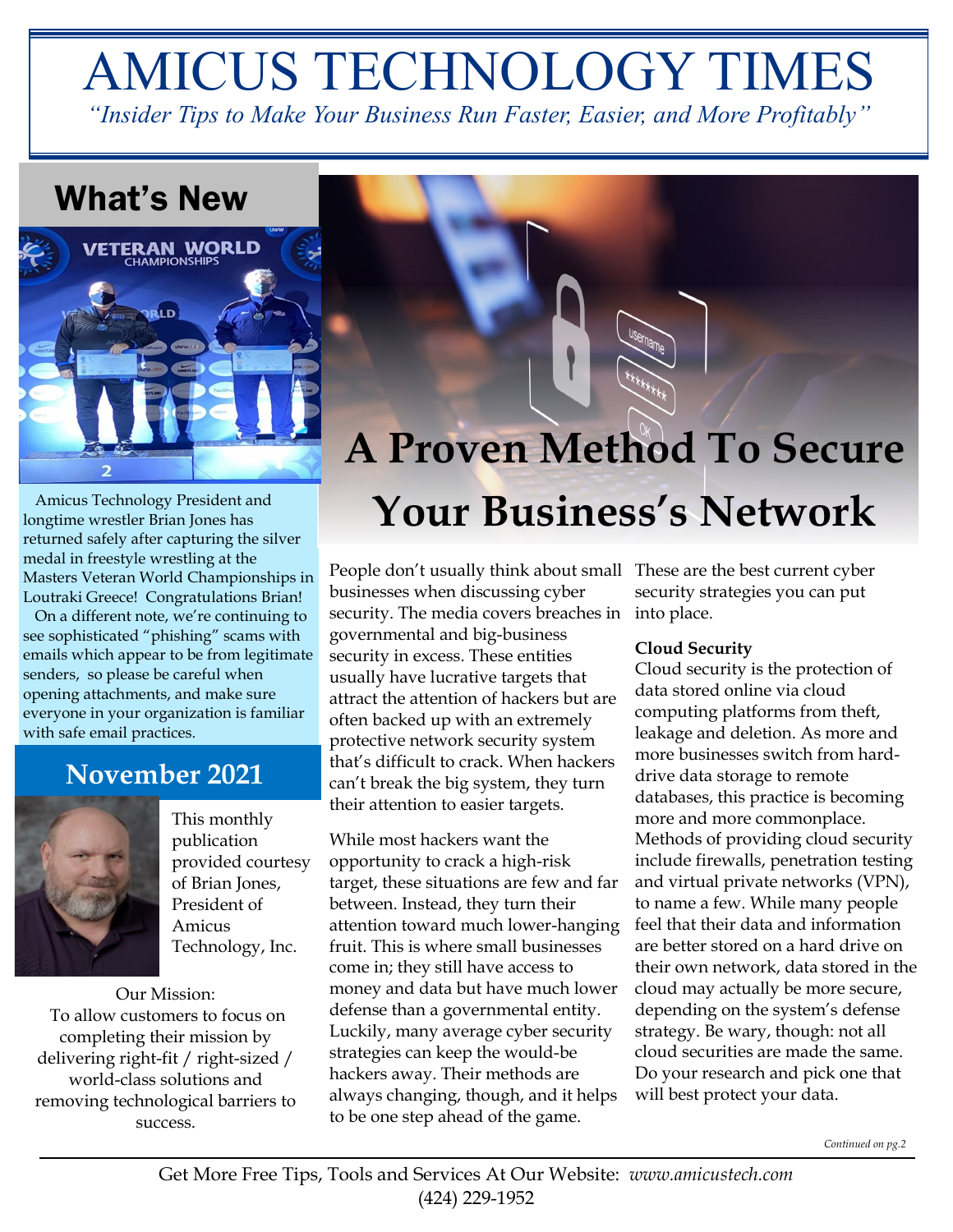*Continued from pg.1*

#### **Network Security**

Network security is the protection of the underlying networking infrastructure from unauthorized access, misuse or theft. This is what your network administrator will need to put into place in order to keep your devices and data secure. The best approach to protecting your network is to create a strong WiFi password. Random numbers and letters work best for a small business since nobody but those who need it will be able to guess the password. In addition to a strong password, you'll also have to anticipate any type of internal attack.

### **VPNs And Firewalls**

A VPN can help protect your security by masking your IP address. This essentially means that you'll be connected through a different server, making it much harder for the government or websites to pinpoint your location. It also encrypts all network data by creating a secure tunnel. A firewall is simply a shield that protects your computer from the Internet. Firewalls can help restrict access to sites that could be damaging to your network. Both of these tools can be highly effective when used properly, but they do not protect against all threats.

## **"Many average cyber security strategies can keep the would-be hackers away."**

### **Updates And Upgrades**

While it might seem simple, consistently updating and upgrading your technology tools can keep you much more secure. The developers of many of these tools are constantly looking for new threats that pose a risk to their program. They'll issue patches to make sure any holes are filled. You just need to make sure that all of your tools are updated in a timely manner and verify that the updates are installing.

#### **Data Backups**

You should always have multiple backups of your business's data. You never know when a power surge or some type of natural disaster might cause your current files to be deleted. You can prevent this issue by regularly backing up your data.

#### **Employee Training**

It's important to limit employee access to systems and data owned by your company. Not everyone needs to have access, so only give it to those who can't work without it. There should also be some type of security training for all employees. Phishing schemes and weak passwords create just as many issues as hackers do. Finally, you should make sure everyone in your workplace is securityconscious. A single breach could critically hurt your business. Your employees need to understand this so they can be proactive as well.

No matter which route you take, the most important thing you can do for your small business is protect its network. Governmental entities and big businesses do not suffer from security lapses nearly as bad as small businesses. A security lapse could even stop your business dead in its tracks.

## **Free Report Download: If You Are Considering Cloud Computing For Your Company, DON'T, Until You Read This…**

## **INTRO TO CLOUD COMPUTING**

"5 Critical Facts Every **Business Owner Must Know Before Moving Their Network** To The Cloud"

Discover What Most IT Consultants<br>Don't Know Or Won't Tell You **About Moving Your Company's Network To The Cloud** 

If you are considering cloud computing or Office 365 to save money and simplify IT, it is extremely important that you get and read this special report: **"5 Critical Facts Every Business Owner Must Know Before Moving Their Network To The Cloud."**

This report discusses in simple, nontechnical terms the pros and cons of cloud computing, data security, how to choose a cloud provider and three little-known facts that most IT consultants don't know or won't tell you about cloud computing that could end up causing you MORE problems and costing you more money than you anticipated. **Even if you aren't ready to move to the cloud yet**, this report will give you the right information and questions to ask when the time comes.

**Get your FREE copy today; call us at (310) 670-4962**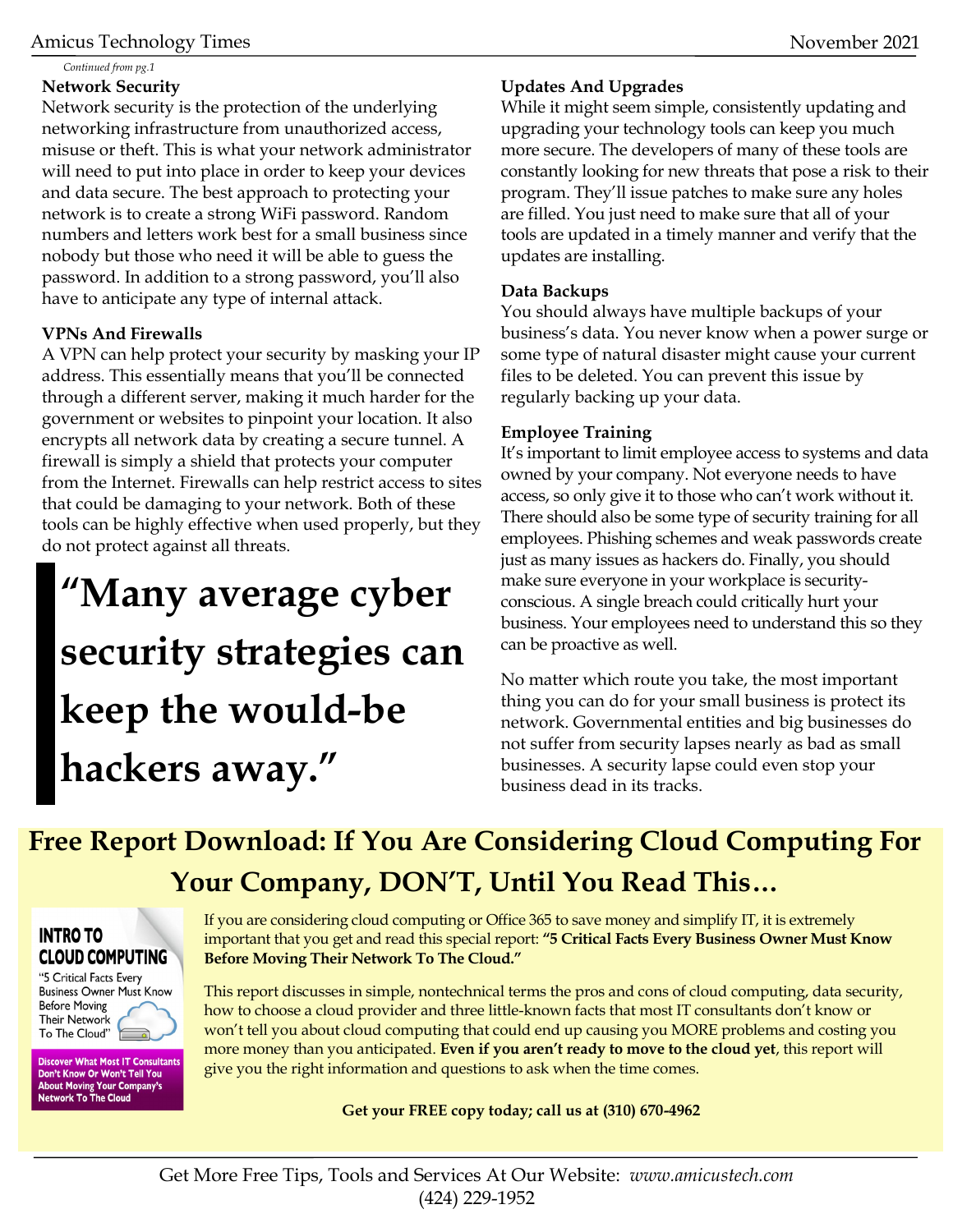## **Shiny New Gadget Of The Month:**



## **Angel Guard Cookware Prevents Burns**

Many people burn themselves every day while cooking in their kitchens. There's a new product on the market that aims to prevent these injuries. After firefighter Eric Le Blanc responded to back-to-back kitchen burns involving children, he knew there had to be a safer alternative. In his research, he found that tipping pots of hot liquid were the world's leading cause of adolescent burns.

Le Blanc developed the world's first tip-proof cookware: Angel Guard Cookware. This cookware removes risk by including a removable stem that slides underneath the burner grate and locks the cookware into place. Now parents no longer have to worry about their child getting hurt after removing a pot from the stove.

# **Hiring The Best Staff**

Not long ago, I had the opportunity to sit down with Carter Cast, the author behind *The Right – And Wrong – Stuff: How Brilliant Careers Are Made And Unmade*. Hiring success has a great influence on career success, and we discussed five negative archetypes that confront employers while filling a job opening. Together, we discovered some telltale signs that your interviewee may fall into one of these categories.

#### **Captain Fantastic**

While it might seem like "Captain Fantastic" would be a vital part of your team, they often cause division. Someone who is a "Captain Fantastic" is usually overambitious and has no qualms about stepping on others to get ahead. If you're interviewing a candidate and they mention that their greatest accomplishments revolve around beating others rather than delivering value or developing teams, you probably have a "Captain Fantastic" on your hands.

#### **Solo Flier**

Have you ever worked with someone who thinks their way is the best and only way to do something? It's very frustrating. While this type works well individually, they can be detrimental to a team environment. They usually claim to have no time or were too busy to accomplish their tasks; in reality, they may fail to hire and delegate properly. I've met with many people who fit this category and end up leaving their job due to burnout after taking on too much work.

#### **Version 1.0**

Change is a necessity in the workplace, but sometimes, people prefer to stick to their routine. To spot these people in interviews, listen to their stories and pay attention if they mention changes in the workplace and how they responded. If they stayed on the same path, that's a red flag. I knew a manufacturing executive who failed to adapt to new technologies. This caused him to lose some of his biggest clients, and the business fell into a tailspin.



#### **The One-Trick Pony**

These people usually get stuck in a rut because they rely on their greatest strength to solve *all* problems. They will often aim for lateral moves rather than trying to broaden their horizons. I interviewed a one-trick pony recently who wrote amazing copy but struggled when meeting with clients face-to-face. His communication skills weren't strong enough to work with clients or lead large teams. His career became stagnant even though he was eager to grow and move up.

#### **Whirling Dervish**

Energetic employees improve morale and production in a workplace, but sometimes lack the follow-through needed to complete projects. You can usually spot these people in interviews if you notice them avoiding your questions. They often come up with excuses for why they didn't achieve results. Great ideas and strong morale do not make up for a lack of completion.

With knowledge of these archetypes, you can avoid hiring the wrong candidate for your team and instead focus on finding the perfect fit.



*Dr. Geoff Smart is chairman & founder of ghSMART, a leadership consulting firm that exists to help leaders amplify their positive impact on the world. Dr. Smart and his firm have published multiple*  New York Times *best-sellers. He stays active in his community and has advised many government officials.*

## Referral Campaign—Don't Miss Out!

.Between now and December 31, 2021 we're offering a \$1,000 referral bonus to you or your favorite charity when someone you refer to us signs a minimum 12-month managed service contract! Know anyone who might benefit from our unique combination of managed services and personal IT support? If so, send us their contact information—and copy us on a simple email introduction. That's all it takes! (bajones@amicustech.com) 310-670-4962